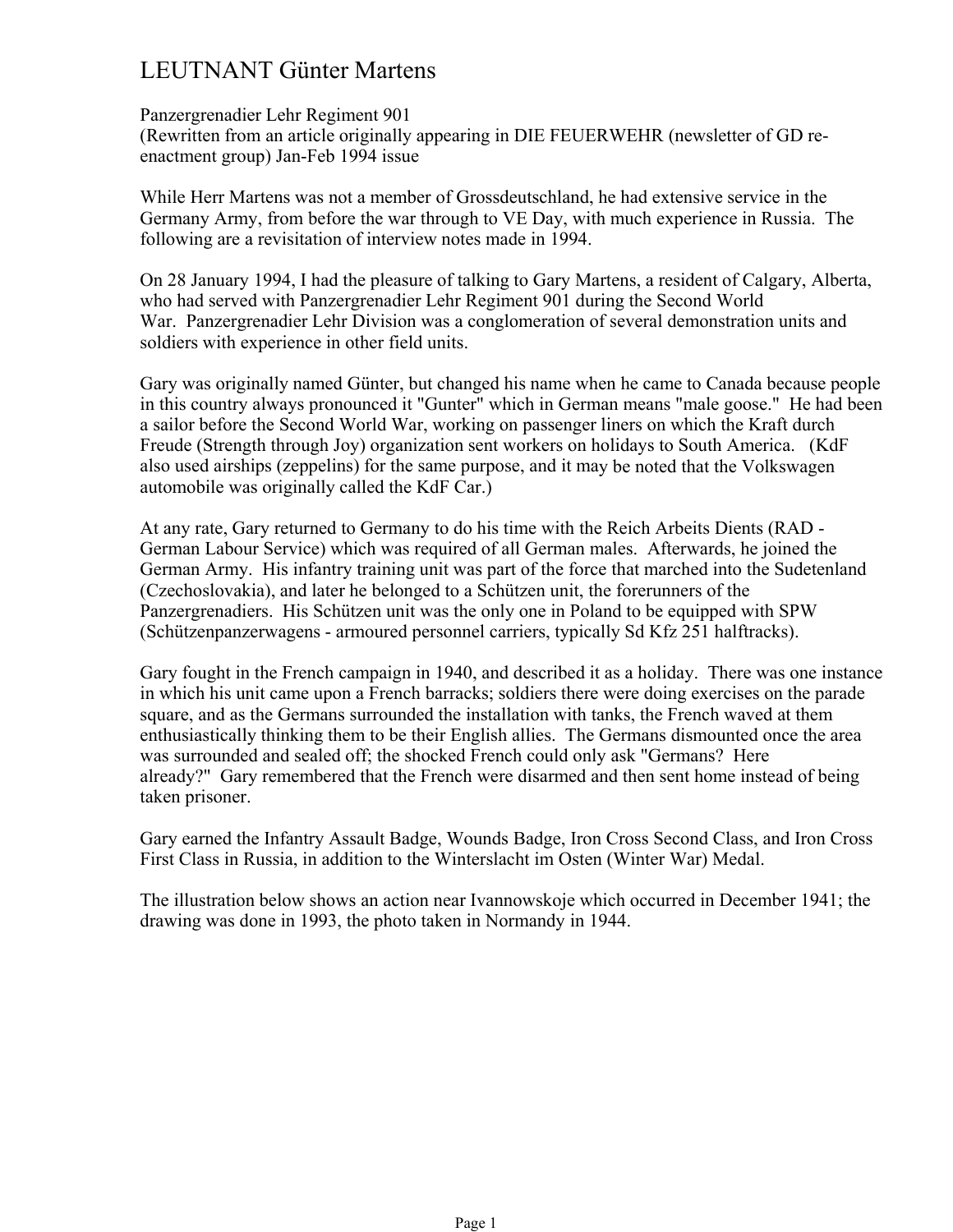

The action which the illustration depicts took place at night; Gary and several of his comrades were trapped behind enemy lines and his friend came up with the idea of setting a barn on fire, so that the Russians wouldn't be able to see them running towards safety. The plan worked, though the small band felt some alarm afterwards when a large force loomed on the horizon. The men turned out to be Germans, and when Gary was ordered by their commander to accompany the force back into the village they had just fled, to locate Russian positions there, Gary admits it was the only time he refused an order during the war. Gary lost many friends there, and his regiment had been reduced to a fraction of its strength. In a strange quirk, the commander that Gary met was accompanied by a soldier who after the war would become Gary's brother-in-law, though at that time Gary had yet to meet his future wife.

Gary cast some light on how Russian civilians were treated. Despite what some have written after the war, Gary remembered that anyone who mistreated the civilians in Russia was subject to military discipline. Rape was punishable by death, though Russian girls were "so filthy" that no one was likely to perpetrate such a crime. During the winter, German soldiers were forced to live in Russian houses, but rather than dislocate the inhabitants, German soldiers in Gary's unit shared the houses with their Russian residents, even sharing their rations with the Russians. Gary asked me "How could you sit and eat, with a little Russian child sitting in front of you starving?" When the Germans arrived in Russia, many felt they were being liberated from Stalin, and the first thing many did was to put religious artifacts back up in their homes and begin to worship again. German soldiers sometimes worshipped with them.

By 1944, Gary was an Oberfeldwebel in the Sixth Company, Panzergrenadier Lehr Regiment 901. The Panzer Lehr Regiment fought in Normandy, and Gary insists that if properly supported, the Allied could have been thrown into the sea. Several armoured units had been transferred to the south of France, according to Gary, and jet fighters located in Normandy had been destroyed by saboteurs. He also describes receiving a shipment of winter clothes bound for Russia during his summer in Normandy.

Another incident Gary recalled was an instance in which a Canadian lieutenant entered a house from one direction, and Gary from another. Both men had automatic pistols, and faced each other down from a distance of a few metres from each other. Finally, Gary shrugged his shoulders, the Canadian did the same, and both men backed out the way they had come.

At the end of the war, Gary was given his final marching orders (which he kept as a souvenir). He was to take four officers with him to the front; he instead sent the four boys (who were still in their teens) home instead, and travelled to the south of Germany. When the war ended, he hid out in the hills with other Germans, afraid of the Allied prisoners who had recently been freed and were, according to Gary, running amok and looting. The Americans finally caught up with them, and told them they could keep their pistol sidearms if they wore a white armband. They agreed, and